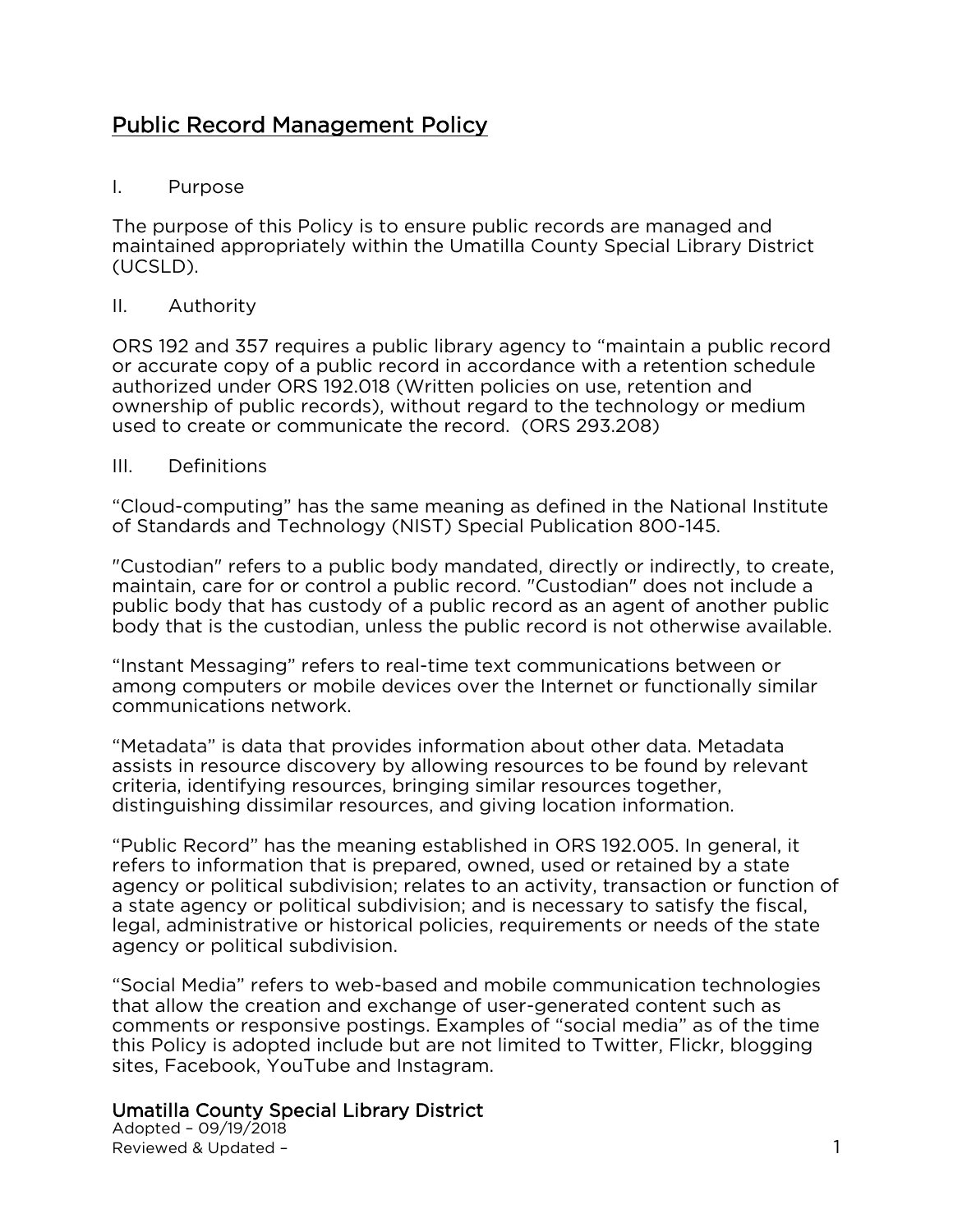"Text Messaging" refers to messages exchanged between fixed-line phones or the definition of "text messages" are electronic mail ("email") communications, whether such messages are exchanged among or between official UCSLD email accounts or email accounts maintained by private ontifies. entities.

- $IV_{-}$ Policy IV. Policy
	- a. PUBLIC RECORDS MAINTENANCE Public records shall be<br>maintained and managed in a manner that protects the integrity of the records within the UCSLD without regard to the technology or medium used to create or communicate the record, from the time of creation of a public record to the time of final disposition of the public record as determined by their authorized records retention schedule. schedule.
	- designate an Agency Records Officer "to coordinate its agency's<br>Records Management Program" (ORS 192.105 (2)(a)). The UCSLD *Records Management Program" (ORS 192.105 (2)(a)).* The UCSLD will ensure district public records are managed in accordance with their authorized records retention schedules, from the time of creation to final disposition, by assigning designated staff/positions creation to main disposition, by assigning designated stan, positions with the following responsibilities:
		- i. Regular review of records, regardless of format (electronic, destroyed:
		- ii. Identify and develop retention schedules for new records series (groups of records);
		- iii. Maintain a filing system of the UCSLD's paper and electronic records based on authorized retention schedules. UCSLD filing systems must include the description and location of public records, including records the district is required to retain due to litigation (active litigation hold) and/or special audit. Records retained beyond their authorized retention period due to mitigating administrative need must also be accounted for in the filing system.
		- iv. Coordinate and track employee completion of public records management training to ensure district staff understand how records are properly managed, in compliance with authorized records retention schedules;
		- v. Review and update internal public records management policies and procedures.
		- vi. Develop and implement internal processes and procedures for the transfer, retrieval and destruction of records in accordance with authorized retention periods; and
		- vii. Ensure that records are destroyed according to their authorized retention period;

### Umatilla County Special Library District

Adopted -  $09/19/2018$ Reviewed & Updated - $R$ eviewed  $\sim$  19 km $\sim$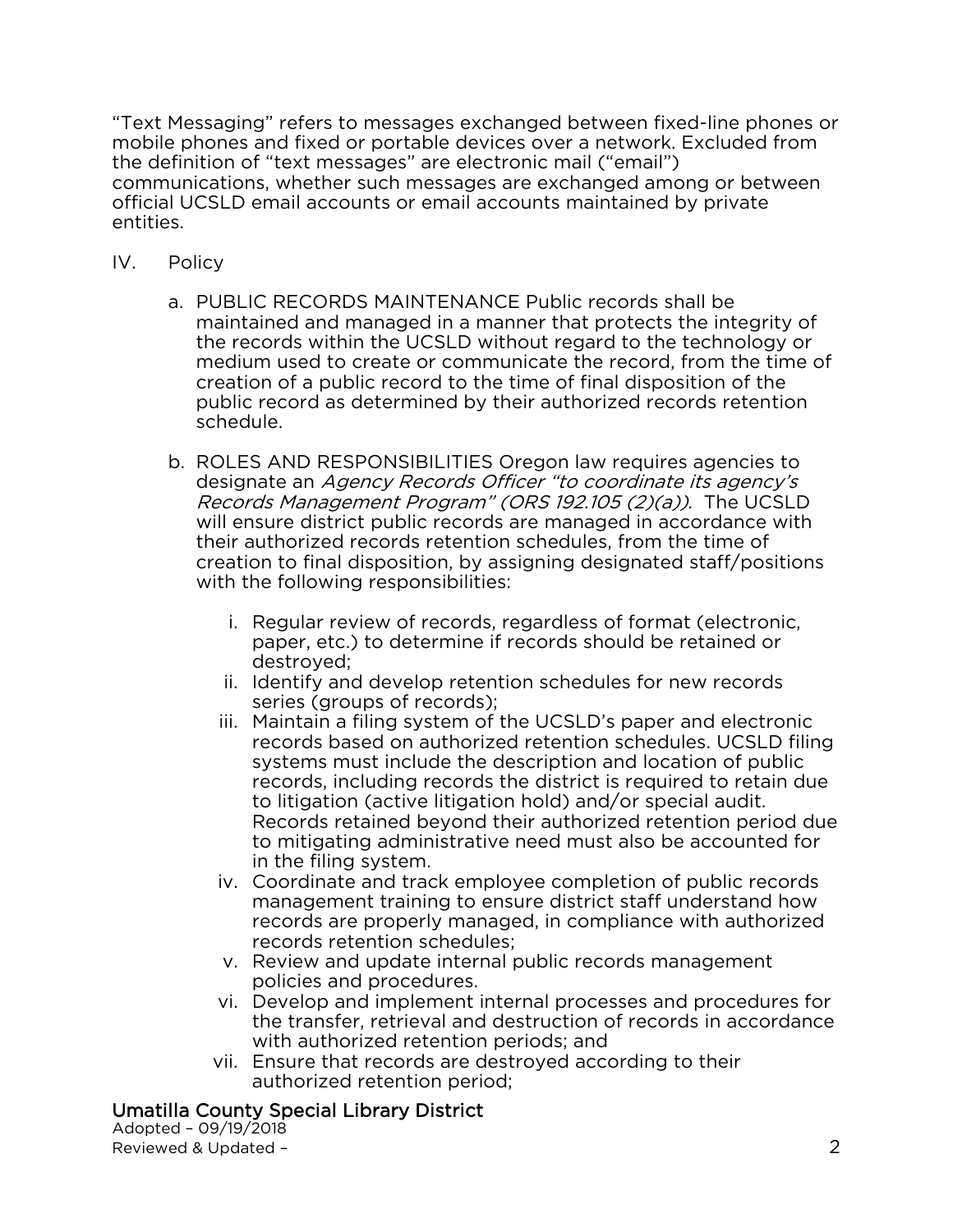- viii. Document the destruction of public records and retain that<br>documentation according to the authorized records retention schedule found in OAR chapter 166-300.
- c. EDUCATION AND TRAINING

Basic public records training will be completed as a component of the UCSLD new employee orientation training and incorporated as part of regular employee training. The UCSLD will utilize the following training program to provide public records training: Secretary of State Archives Training.

d. ACCESS AND OWNERSHIP Without regard to how public records are being stored, the UCSLD will have custody and control over public records. Through ongoing review of technological advances, the district shall ensure all public records are maintained and accessible for as long as required by applicable retention schedules or litigation holds. applicable retention schedules or litigation holds.

### $V_{\odot}$

V. RETENTION GENERALLY<br>The UCSLD will preserve and classify public records in accordance with ORS chapters 192 and 357, OAR chapter 166-150-0140. The UCSLD will create a chapters 192 and 357, OAR chapter 166-150-0110. The UCSLD will create a retention schedule recommended by the Oregon State Archives.

 $VI.$ STORAGE AND RETRIEVAL VI. STORAGE AND RETRIEVAL

Paper Records: The UCSLD will maintain a filing system of the agency's paper records based on authorized retention schedules. The filing system will include the location of records, retention periods and procedures for retrieval to ensure accessibility of agency records. to ensure accessibility of agency records.

Electronic Records: The UCSLD will maintain a filing system and naming agency's authorized retention schedules. The filing system and naming conventions will include the location of records in agency directories. retention periods, access controls and privacy conditions to support management of the agency's inventory of electronic records. The UCSLD will use the State Archivist retention schedules to ensure that retention periods. for all records have been met before any data is destroyed and prior to deleting any large electronic record system. deleting any large electronic record system.

#### VII. DISPOSITION AND DESTRUCTION OF PUBLIC RECORDS VII. DISPOSITION AND DESTRUCTION OF PUBLIC RECORDS

The UCSLD will dispose of and/or destroy public records on a regular and routine basis according to the record retention procedure. The State Archivist shall be consulted for advice and assistance with determining the disposition of certain record types, not accounted for in General or Special Retention Schedules and reconciliation of unforeseen issues regarding public Retention Schedules and reconciliation of unforeseen issues regarding public records.

## VIII. SPECIAL SITUATIONS

# Umatilla County Special Library District<br>Adopted - 09/19/2018

Reviewed & Updated reviewed & Updated – 3 and 2012 and 3 and 3 and 3 and 3 and 3 and 3 and 3 and 3 and 3 and 3 and 3 and 3 and 3